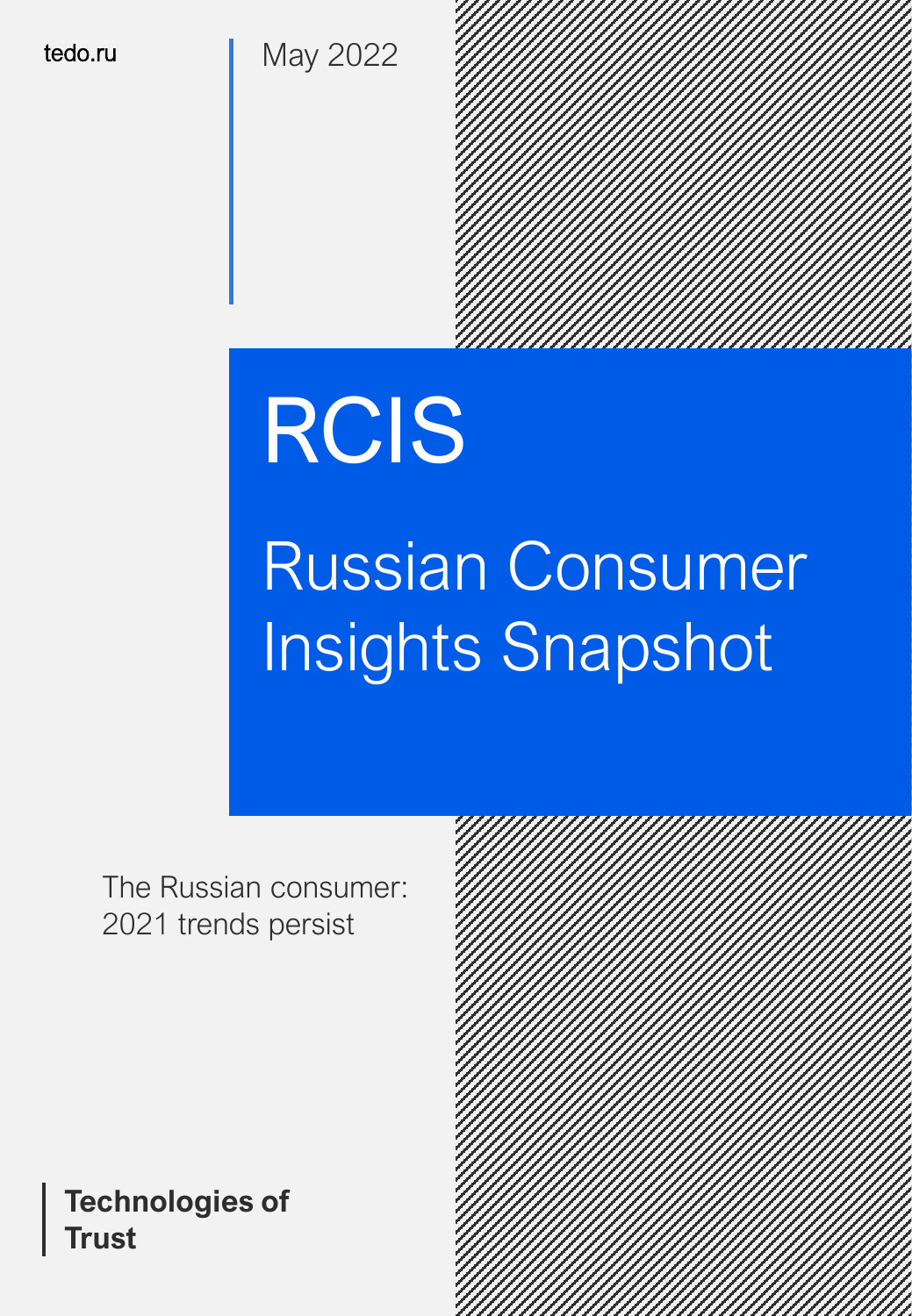Retailers rapidly acted to the current market changes, though decisions on business reorganisation, assortment and customer communications remain to be made.

In May 2022, we conducted a survey and identified consumer behaviour patterns in the new market environment.

We observed trends in the increasing popularity of online channels and stable interest in offline stores, and also a reduction in discretionary spend dating back to 2021. While the current market requires rapid adaptation from retailers, these consumer trends continue with the acceleration of online grocery sales as a clear example. The online segment continues to play an important role for all surveyed categories, which once again highlights the relevance of the omnichannel approach for retailers. Retailers need to take these factors into account in making crisis management decisions and cutting costs under sanctions.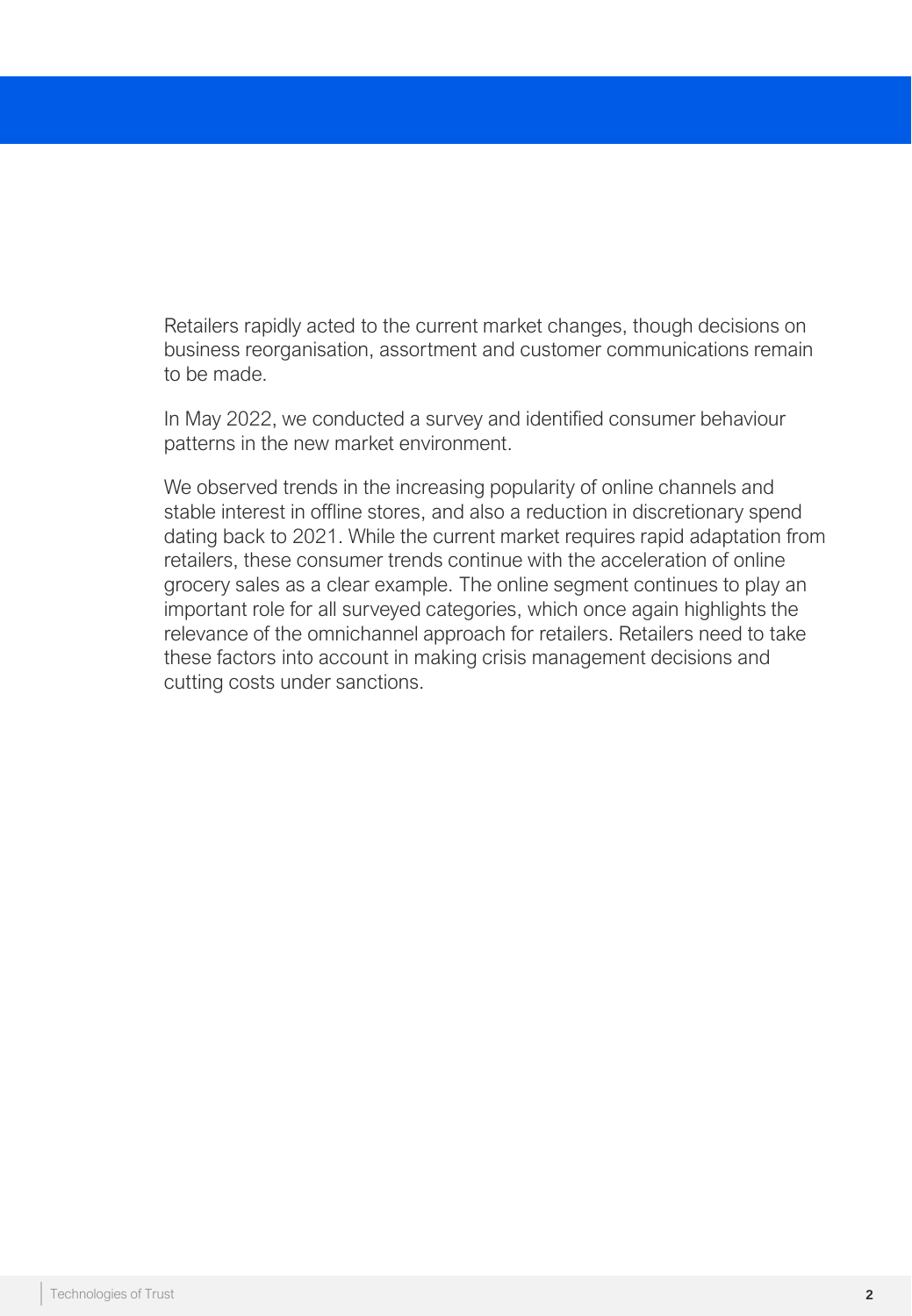### About the survey

The main goals of the survey are to highlight key expected changes in the spending behaviour by Russian consumers in the next six months, to identify the specific features of online and offline shopping, and to identify the nuances of Russians' consumer behaviour and preferences.

The sample included 1,600 Russian consumers, with a structure representative of the Russian population by gender, age, level of income and federal district

Survey period: May 2022

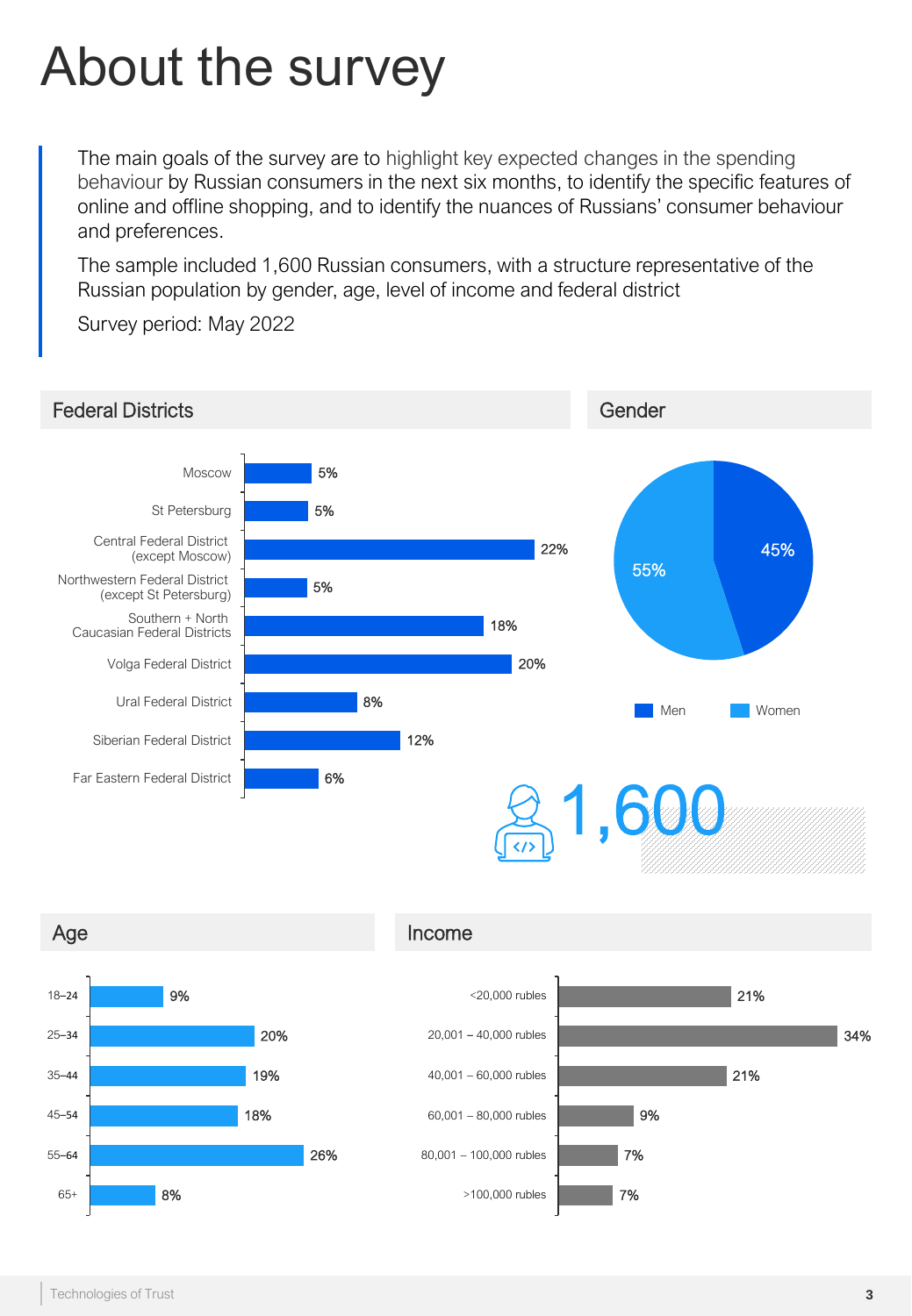## Spending by category



When estimating their future spending in the next six months, half of Russians projected increased expenses, mainly on basic goods, such as Grocery (49%). An increase in Grocery spending was detected in 2021, and it continues to grow.

Respondents decreased their spending mainly for Electronics and Household Appliances (43%). This is driven by the significant price increases due to shelf availability and import restrictions for these goods, which discourages consumers from making purchases.

The Health and Beauty category is expected to be the most stable in terms of estimated spending, though availability of products might lead to higher consumption of local products. Thus, 42% of survey respondents believe their spending in this category will not change in the next six months.



As the current market requires rapid adaptation, retailers and manufacturers have to adjust their strategy according to the expected consumer needs in each category. Grocery has the highest potential in terms of its estimated spending increase, whereas Health and Beauty turned out to be the most stable. Electronics and Household Appliances will see the biggest consumer spending decrease.



- Women and men have different expectations on their consumer spending in the next six months.
- Almost one quarter of men expect to spend more on household appliances (23% expect increase), while almost half of the women provide estimates opposite to men's (46% expect decrease).
- Women more often expect reduced spending on clothing and footwear (31% vs 26%, respectively)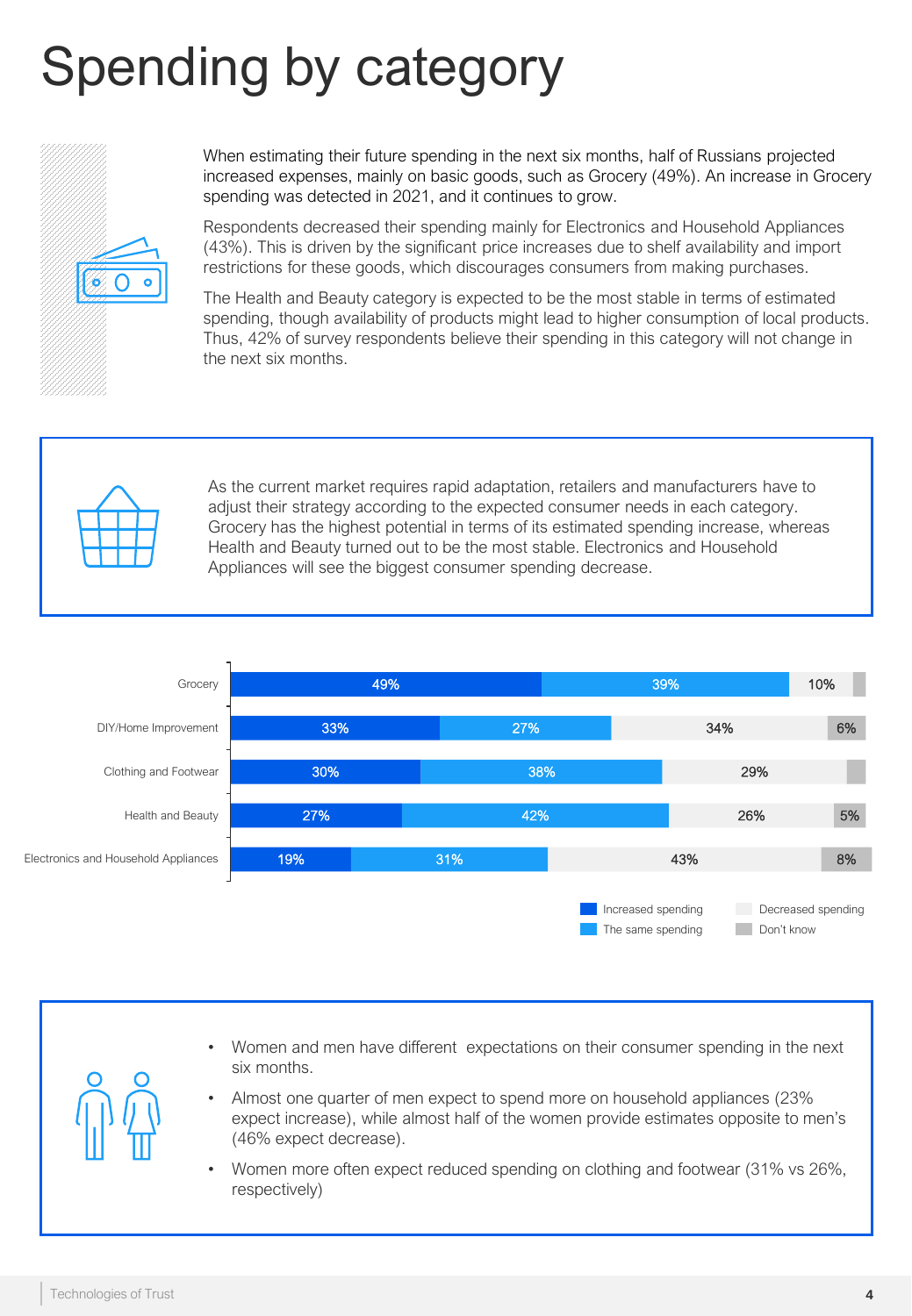### Key factors driving selection of retail chain or store for purchases of different product categories



Promotions remain the key factor for consumers in their retail store choice. Exceptions are Grocery (59% choose the store based on the convenience of its location (and discounts)) and DIY/Home Improvement (48% are influenced by the product range that best suits their preferences).

| The relevance of discounts and special offers highlights the need for retailers to<br>elaborate and continue to focus on promotional activities.<br>After the criterion that prices match their expectations, customers reliably focus on<br>product range and quality, which means retailers have to take these factors into<br>account.<br>The trend of selecting stores based on convenience continues for the Grocery<br>category                                                                                                                                                                                     |
|---------------------------------------------------------------------------------------------------------------------------------------------------------------------------------------------------------------------------------------------------------------------------------------------------------------------------------------------------------------------------------------------------------------------------------------------------------------------------------------------------------------------------------------------------------------------------------------------------------------------------|
| 1. Convenient location (59%)<br>2. Discounts and special offers (55%)<br>3. Product range matches customer needs (54%)                                                                                                                                                                                                                                                                                                                                                                                                                                                                                                    |
| 1. Product range matches customer needs (48%)<br>2. Discounts and special offers (45%)<br>3. Quality of goods and services match customer expectations (35%)                                                                                                                                                                                                                                                                                                                                                                                                                                                              |
| 1. Discounts and special offers (59%)<br>2. Product range matches customer needs (57%)<br>3. Quality of goods and services match customer expectations (49%)                                                                                                                                                                                                                                                                                                                                                                                                                                                              |
| 1. Discounts and special offers (52%)<br>2. Product range matches customer needs (47%)<br>3. Quality of goods and services match customer expectations (36%)                                                                                                                                                                                                                                                                                                                                                                                                                                                              |
| 1. Discounts and special offers (55%)<br>2. Product range matches customer needs (44%)<br>3. Quality of goods and services match customer expectations (39%)                                                                                                                                                                                                                                                                                                                                                                                                                                                              |
| Women value discounts and special offers, as well as convenient delivery terms, more<br>often than men. For instance, in Clothing and Footwear, the difference between men<br>and women in the perceived relevance of discounts is 10%.<br>In their turn, when selecting goods, men focus on the properties of the good itself and<br>not on the terms of its purchase. Men emphasise quality more often than women. For<br>instance, in Electronics and Household Appliances, the quality factor is 6% more<br>relevant for men than for women, while the discount factor is 7% more relevant for<br>women than for men. |
|                                                                                                                                                                                                                                                                                                                                                                                                                                                                                                                                                                                                                           |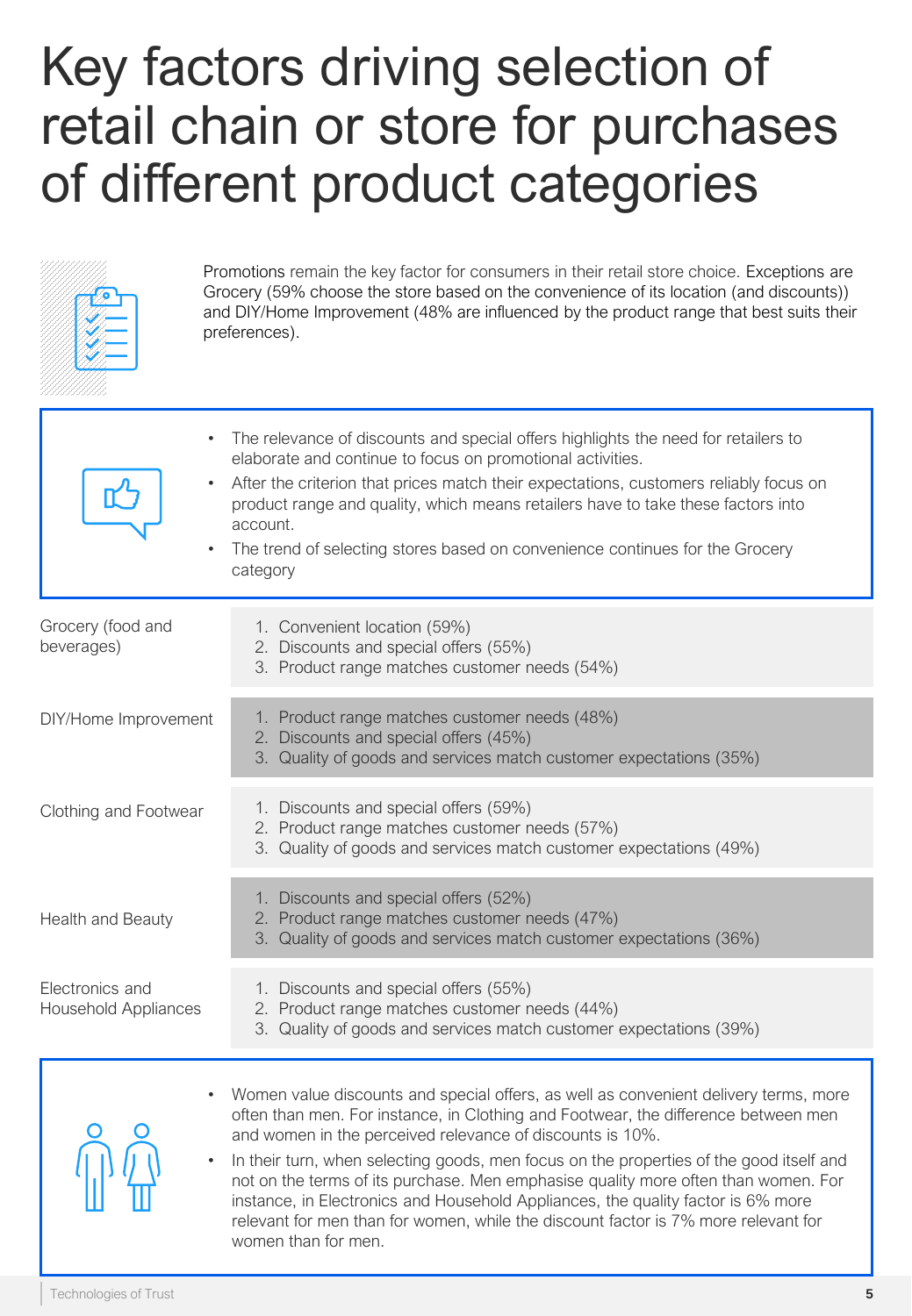### Key factors driving brand selection in purchases of different product categories



In most categories, high product quality is the determining factor to select a brand or product. We observed this trend in 2021. The exception here is Clothing and Footwear, where customers focus equally on attractive prices and product quality (62% and 61%, respectively).

In addition, the Top 3 brand selection factors are the same for all categories.

Despite the relevance of the price-quality balance, across all product categories, consumers are attracted when brands match their expectations.







Buying behaviour differs by income level. The higher the income, the more attention the consumer pays to product quality and customer service. For instance, in Clothing and Footwear, respondents with household incomes higher than RUB 100,000 reported more often than others that their choice of store to buy clothing and footwear was driven by the product range matching their needs (67%), the product quality matching their expectations (50%), and the high level of customer service (19%).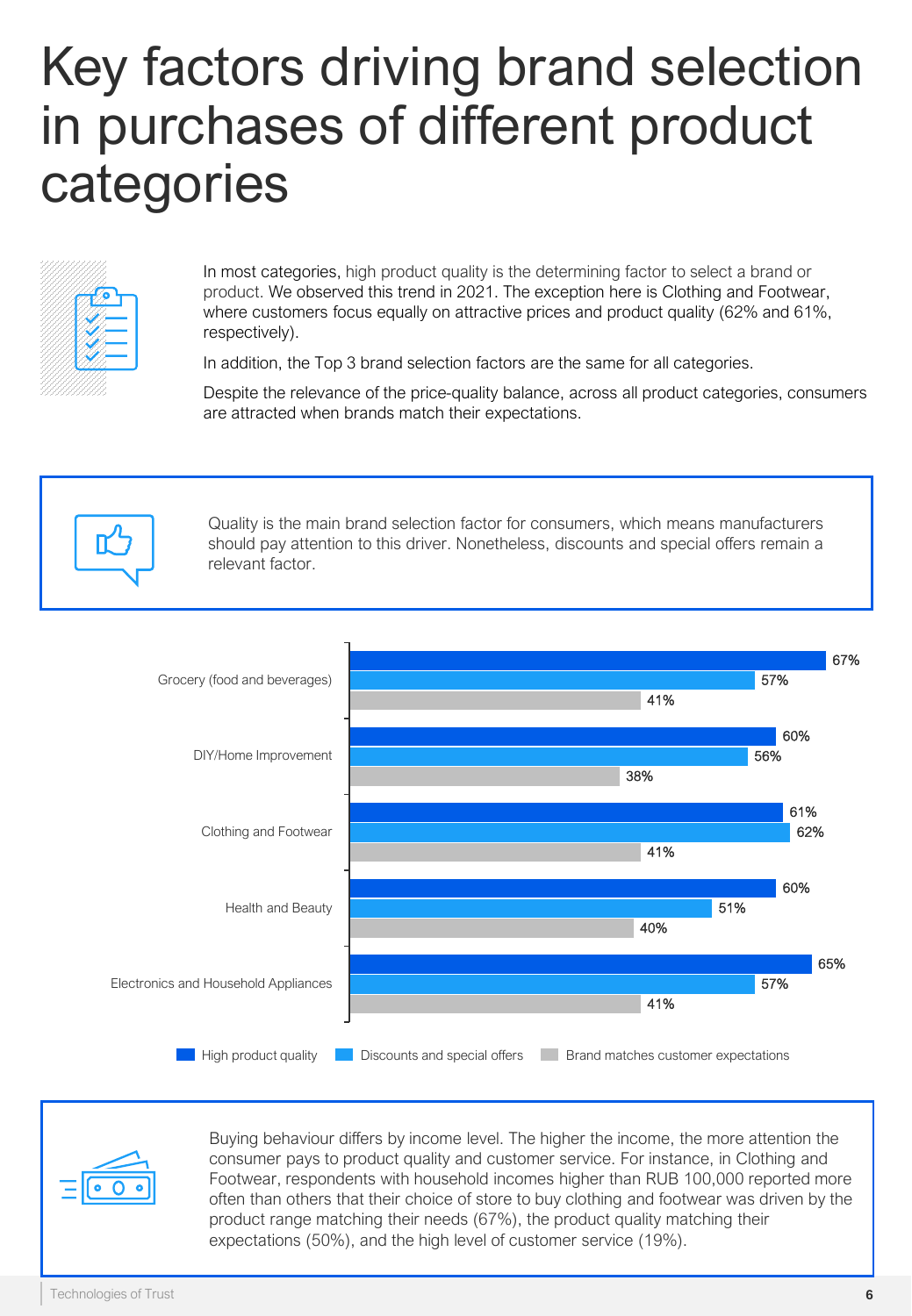### Grocery (food and beverages)



- Almost all respondents buy grocery offline at different frequencies (97%). Though the offline channel prevails, online continues to grow, reaching 56%.The smartphone remains the most popular device for online purchases, with 3% of respondents always using them, 24% often using them, and 34% rarely using them.
- Environmental friendliness follows the top three criteria and is a vital decision-making factor when it comes to grocery purchases.





Russians aged 18–24 are the most loyal consumers in the online segment of grocery shopping. They often use different online shopping methods. For this group, the most important factors in choosing a store turned out to include online availability of goods and services, delivery terms, and a nice selection of products and information about them.

Russians between the ages of 55 and 64 focus on the quality and environmental friendliness of products when choosing a brand.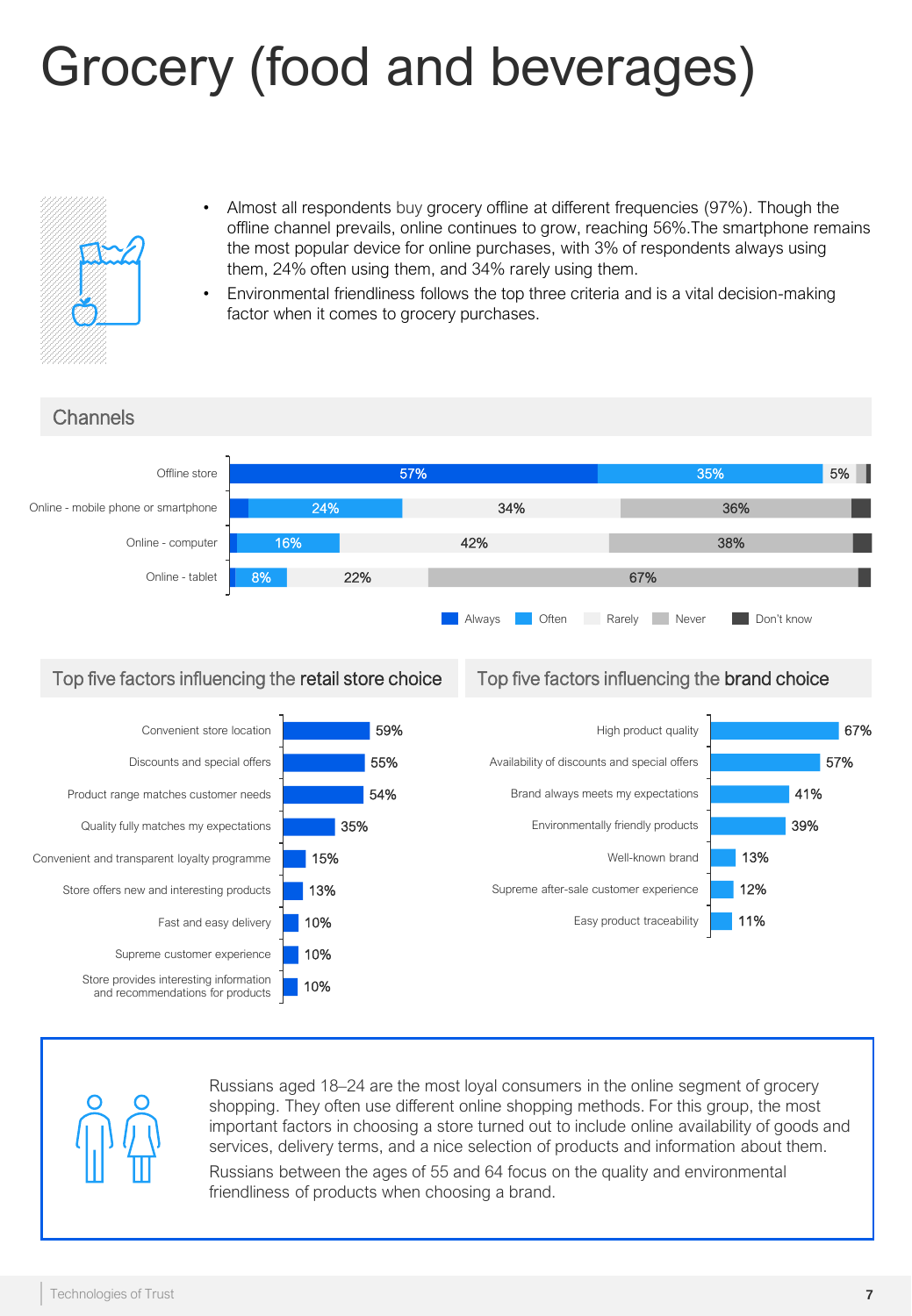## DIY/Home Improvement



- In DIY/Home Improvement, offline purchases prevail (39% always, 33% often).
- In general, 57% of Russian consumers make online purchases in this category at different frequencies
- Similarly to electronics, most people use a PC rather than a smartphone to buy online in this category
- Easy and fast delivery and the convenience of store locations are among the most critical factors influencing the choice of store
- When choosing a brand, most consumers in this category focus on environmental friendliness



#### Top five factors influencing the retail store choice Top five factors influencing the brand choice



#### Store choice factors depending on age:

- Respondents aged 18-24 buy DIY/home improvement goods online more often than others.
- In-store shopping remains the top choice in the DIY/home improvement category for Russians aged from 45 to 54.
- Respondents aged 18–24 and 25–34 are more often driven by the customer experience (21% and 14%, respectively).
- For 55-to-64-year old Russians, the most common factors influencing the choice of DIY/home improvement store include whether the product range matches their needs (54%) and convenient delivery (38%).

#### Brand trust drivers depending on age:

• Product and packaging design are more important for respondents aged from 25 to 44 (18% from 25 to 34 and from 35 to 44).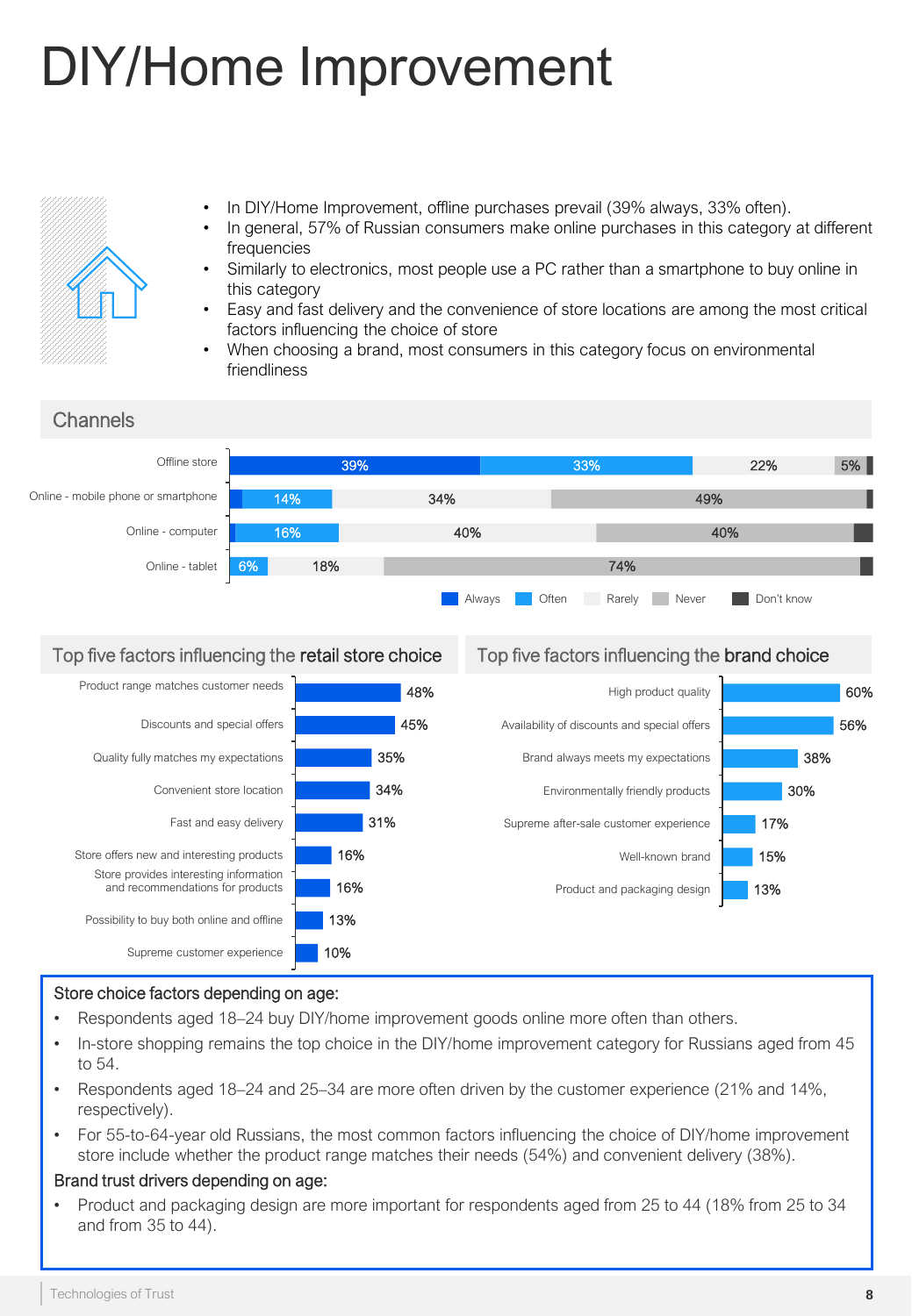### Clothing and Footwear



- Despite the evolution of online platforms, in-store shopping remains the main channel for buying clothing and footwear (24% and 40% buy offline always or often, respectively).
- Smartphones dominate over other online shopping channels, yet computers are not far behind (for the "always" and "often" groups).
	- In addition to the top three critical criteria, consumers place importance on the convenience of location when choosing a store (39%)
- It comes as no surprise that design and brand awareness remain significant for consumers in the Clothing and Footwear category





#### Store choice factors depending on gender and age:

- Being able to see products in person is more important for males (30%) and respondents in the age brackets over 55 years old (31% for 55–64 and 34% for 65+).
- More than half of surveyed females pay attention to discounts and special offers (62%). In addition, one fifth of women pay attention to the availability of both offline and online stores (20%) and convenient delivery terms (19%), while only one tenth of men consider these factors (10% and 13%, respectively).

#### Brand trust drivers depending on gender and age:

• Females are driven by special offers and packaging design more often than males (68% and 27%, respectively, for women, versus 55% and 22%, respectively, for men). At the same time, males put priority on such factors as product quality and brand awareness more often than females (67% and 23%, respectively, for men, versus 56% and 16%, respectively, for women).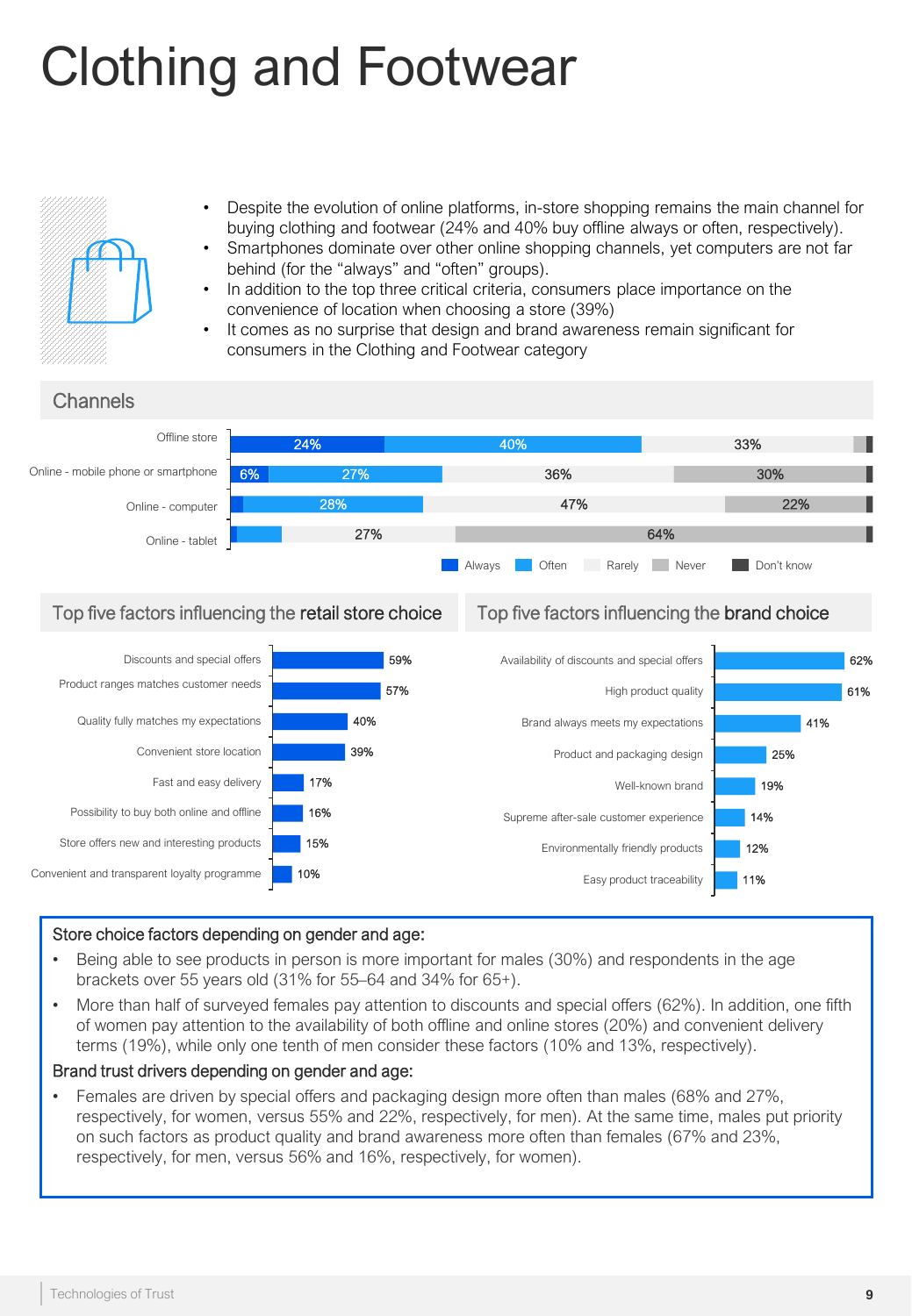## Health and Beauty



- In the Health and Beauty segment, offline purchases prevail (28% always, 40% often).
- Smartphones and computers are equally important channels for respondents after physical stores (in the total for the "always" and "often" groups, smartphones are slightly more popular).
- The choice of retail chain also depends on location.
- The environmental friendliness of products is the fourth most important factor, ranking higher than brand awareness.



### Top five factors influencing the retail store choice Top five factors influencing the brand choice



#### Store choice factors depending on gender and age:

- Almost a third of surveyed men who make purchases in-store always do so offline (32%). At the same time, women show more diverse shopping practices and use online channels more often than men.
- When choosing a retail chain, females more often attach importance to discounts and special offers (58% vs 44%). In addition, the availability of both an offline store and an online platform is significant for women (21% vs 11%). It is only logical then that convenient and fast delivery is more critical for women than for men (15% vs 10%).

#### Brand trust drivers depending on gender:

• Females put importance on such factors as discounts (55%), environmental friendliness of products (40%), and product design and packaging (14%) more often than males.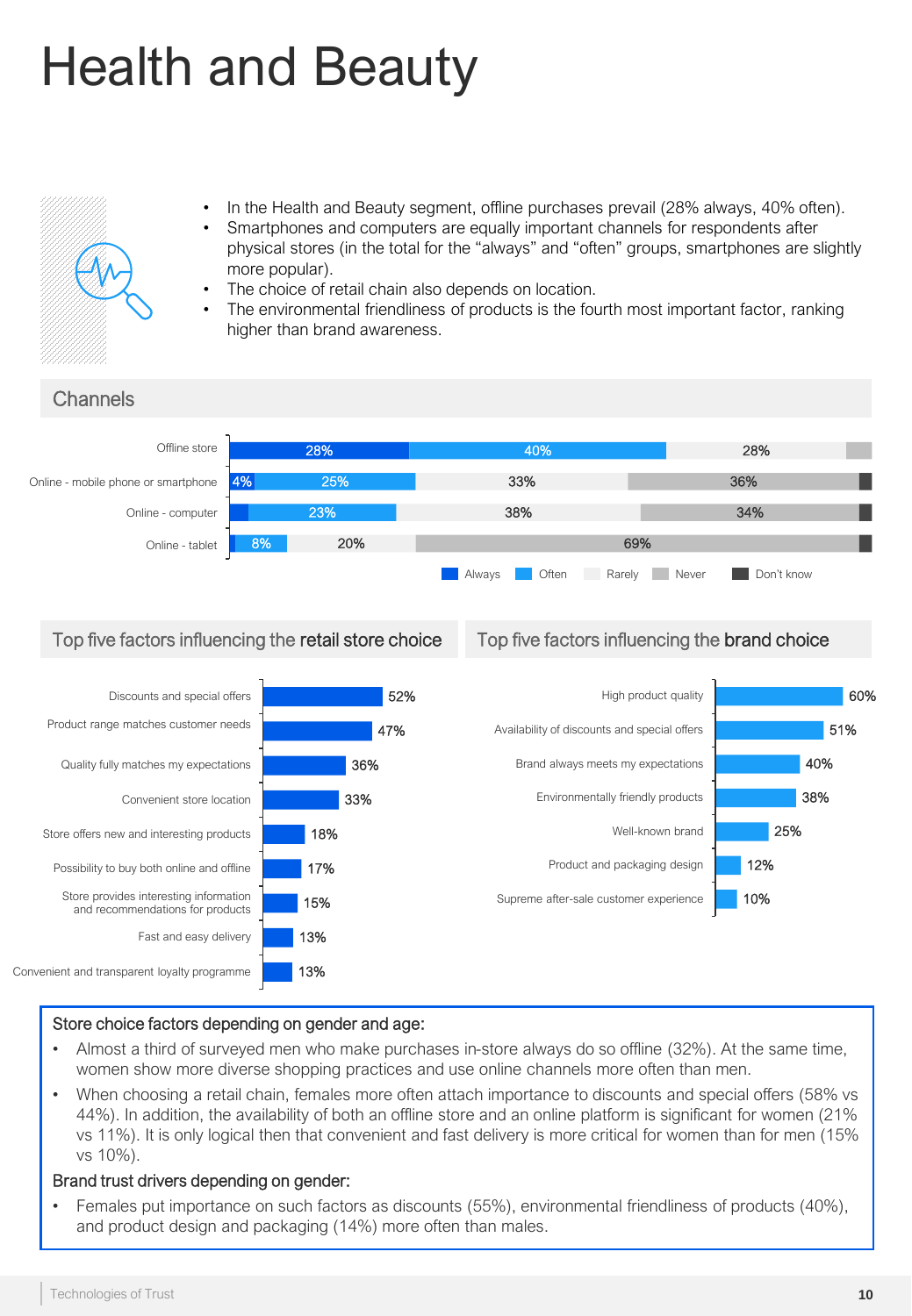### Electronics and Household Appliances



- Respondents prefer to buy electronics and household appliances in person, though they do so less often than in other categories (22% also do so, 30% often).
- Consumers use computers for online shopping in this category much more often than other devices.
- When choosing a retail chain, consumers tend to prefer convenient and fast delivery and an omnichannel offering.
- Along with the top three criteria, brand awareness is also an essential driver of product choice (32%).



#### Store choice factors depending on gender and age:

• Importantly, men pay attention to product quality when choosing a brand more often than women (68% vs 62% for women). For attractive prices with discounts and special offers, the situation is the other way around (60% for women vs 53% for men).

#### Brand trust drivers depending on gender and age:

• Younger people value the after-sales customer experience more often than other respondents (26%). Survey respondents in the middle age groups (25–44 years old) look at the product and packaging design more often (23% for the 25-to-34 age group and 22% for the 35-to-44 age group). Respondents aged from 45 to 54 emphasised that the brand should match their expectations more often than others (47%).